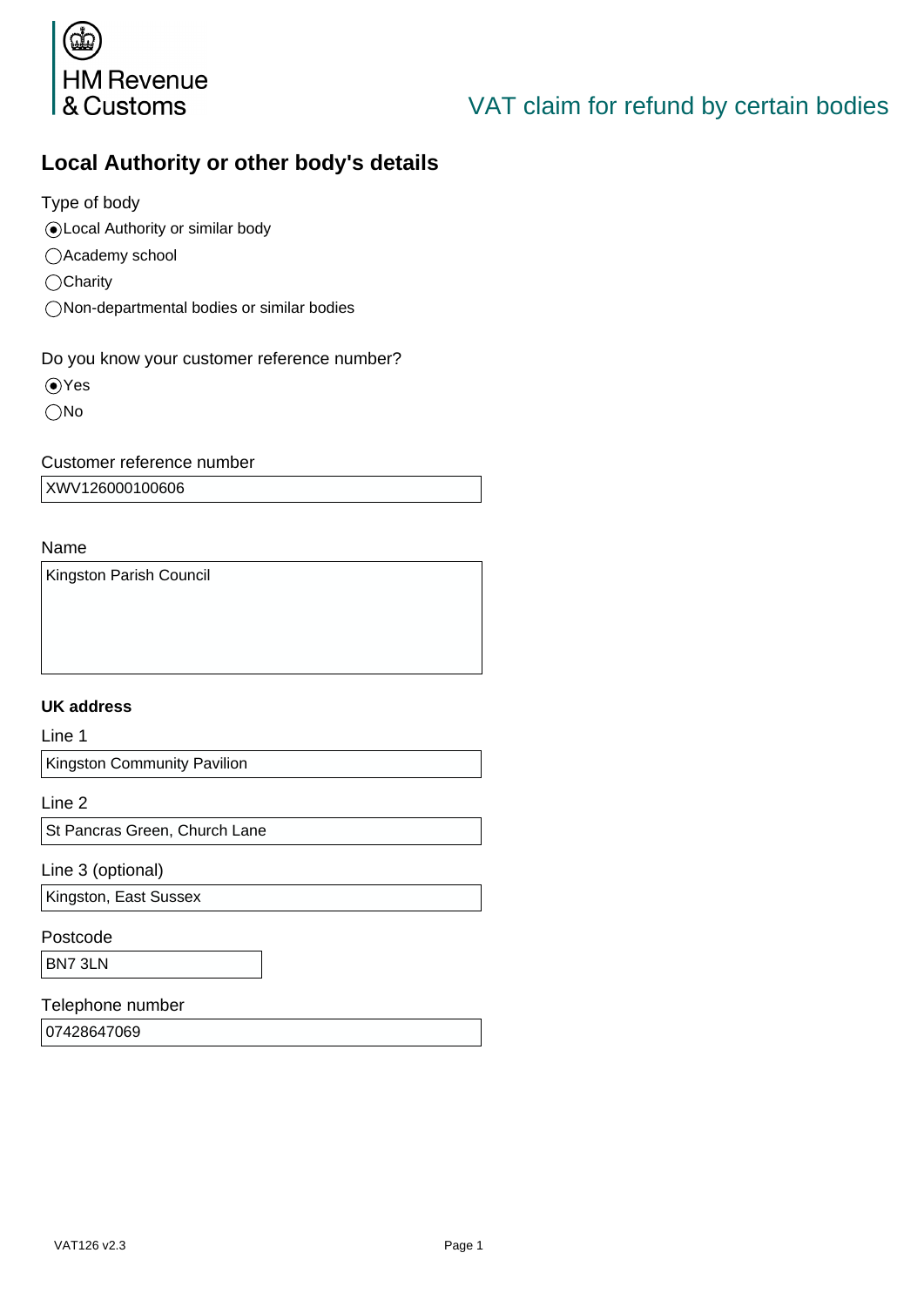#### **Period of claim**

| 01 | 2022 |
|----|------|
|    |      |
|    |      |
| 03 | 2022 |
|    | From |

Is this your first claim?

Yes

No

Have you changed your bank details?

 $\bigcap$ Yes

No

## **Invoice details**

You must list the invoices on which you are claiming a refund in the Invoice details section.

Do you have more than 20 invoices?

Yes

No

For each invoice please provide details of the following on a separate sheet of paper:

- date of invoice
- supplier's VAT Registration Number
- brief description of supply
- to whom addressed
- VAT paid

## **Declaration**

#### Amount of refund

 $f$  1,177.59

The tax claimed includes VAT incurred for exempt business activities which can be reclaimed under paragraph 5.5 of  $\Box$ Notice 749 (April 2002). (Tick if appropriate)

I am a non-departmental body or similar body and I am claiming a refund of the amount shown above which is the VAT  $\Box$  incurred on the purchase of services listed in the existing Treasury Direction bought for my non-business activities. (Tick if appropriate)

I am claming a refund of the amount shown above which is the VAT charged on goods and services bought for nonbusiness activities.

The body named above makes no taxable supplies and is not registered for VAT, if requested I will produce tax invoices to support this claim.  $\sqrt{ }$ 

When you have printed the form, please sign and date it in the appropriate boxes.